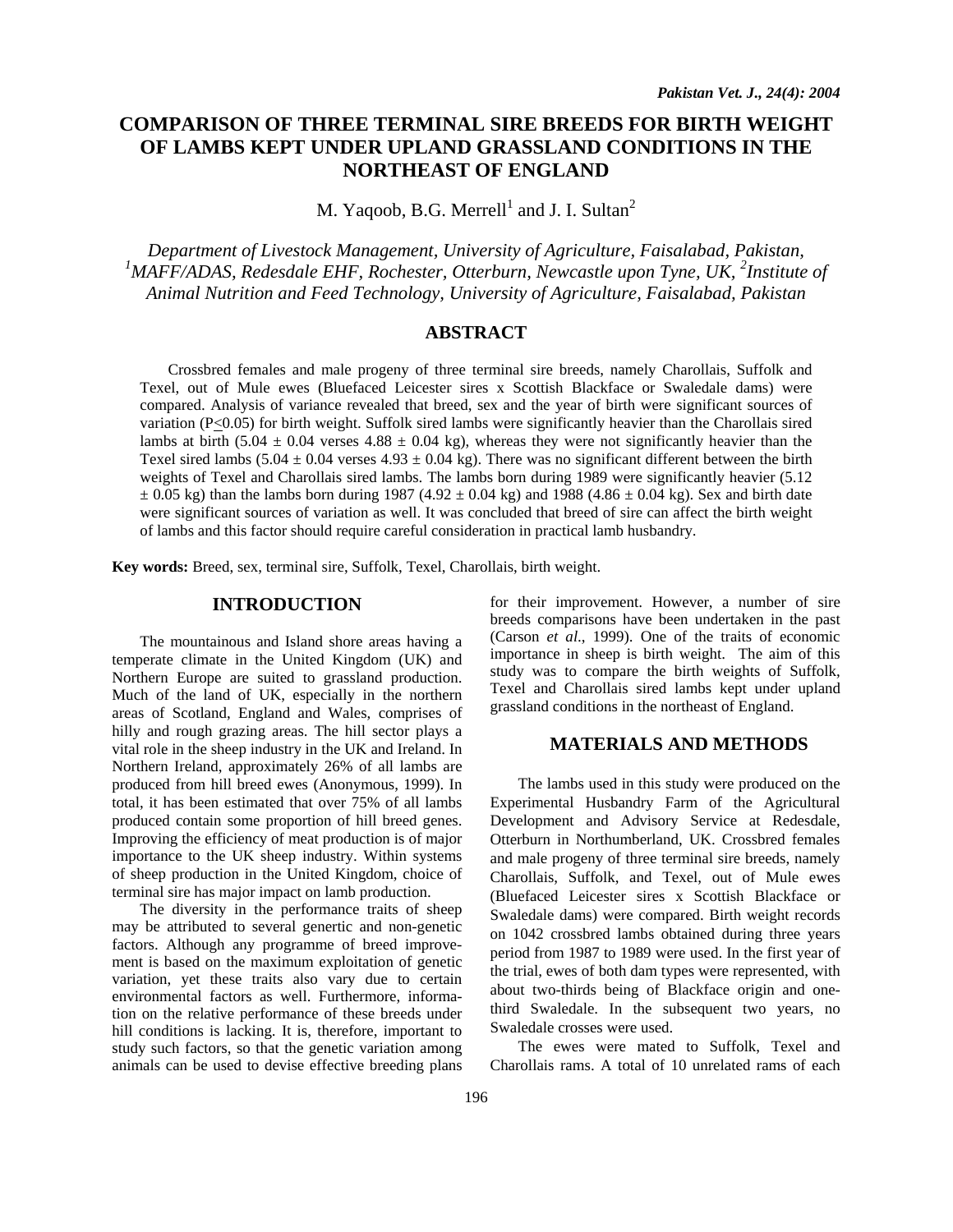breed were used. In the first year, two sires of each breed were used, while during second and third year four sire of each breed were used. Thus, individual sires were confounded with years but the aim was not to look at individual sires. The Texel sires used in this study were largely descended from animals of Dutch origin, although animals from French importation were also represented.

 Ewes were divided into balanced groups according to dam type, age, live weight and body condition and each group was randomly allocated to an individual ram for a 22-day mating period, beginning in early November each year. These groups comprised 58 ewes in the  $I<sup>st</sup>$  year and 29 ewes in the  $2<sup>nd</sup>$  and  $3<sup>rd</sup>$  year each. Only lambs that were born and reared as twins were used in this study. After the initial mating period, the test rams were removed and the groups combined, with commercial rams being allowed to mate any ewe returning to estrus. Lambs, which were born more than 140 days after the test rams had been removed, were considered of uncertain pedigree and were not included in the analysis.

 Ewe and lamb management was in line with normal commercial procedures for an upland flock. The management of the ewes, and subsequently the ewes with their lambs, was the same throughout, except for the initial division into mating groups. The flock was out-wintered on improved hill grazing and was given *ad libitum* access to baled silage from approximately mid December each year. Compound feed was introduced approximately 8 weeks before the start of lambing and was offered at a maximum daily rate of 900 grams per ewe. This level of feeding was maintained for about 4 weeks after lambing.

#### **Statistical analysis**

 The data on birth weight of multiple born, twin reared lambs were analysed. The lambs from three sires breeds i.e. the Suffolk, Texel and Charollais were the twin lambs, which were male-male (MM), male-female (MF) or female-female (FF). The twin lambs were classified by sex of their womb-mate, generating four groups. The male lambs that belonged to a monosex twin set were designated Mm lambs, while male lambs from mixed sex twin sets were designated Mf lambs. Following the similar pattern, female lambs that belonged to a mono-sex twin set were designated Ff lambs, while female lambs from mixed sex, twin sets were designated Fm lambs. All the data were analysed by General linear regression, using Genstat V (Payne *et al*., 1993).

# **RESULTS AND DISCUSSION**

## **Year of lambing**

Lambs born during 1989 were significantly heavier at birth than the lambs born during 1987 and 1988  $(P \le 0.05)$ . The birth weights of the lambs born during 1987 and 1988 did not vary significantly. The lambs born during 1989 were heavier by 0.20 and 0.26 kg, respectively than the lambs born during 1987 and 1988 (Table 1).

| <b>Factors</b> | Number of | Birth weight (kg)<br>$LSM \pm SE$ |  |  |
|----------------|-----------|-----------------------------------|--|--|
|                | lambs     |                                   |  |  |
| Year           |           |                                   |  |  |
| 1987           | 442       | $4.92^b \pm 0.04$                 |  |  |
| 1988           | 362       | $4.86^b \pm 0.04$                 |  |  |
| 1989           | 238       | $5.12^a \pm 0.05$                 |  |  |
| <b>Breed</b>   |           |                                   |  |  |
| Suffolk        | 348       | $5.04^a \pm 0.04$                 |  |  |
| Texel          | 330       | $4.93^{ab} \pm 0.04$              |  |  |
| Charollais     | 364       | $4.88^b \pm 0.04$                 |  |  |
| <b>Sex</b>     |           |                                   |  |  |
| Mm             | 255       | $5.10^a \pm 0.05$                 |  |  |
| Mf             | 244       | $5.05^a \pm 0.05$                 |  |  |
| Ff             | 282       | $4.85^b \pm 0.05$                 |  |  |
| Fm             | 261       | $4.81^b \pm 0.05$                 |  |  |

|                              |  |  |  |  | Table 1: Effect of year, breed of sire and sex |
|------------------------------|--|--|--|--|------------------------------------------------|
| of lambs on the birth weight |  |  |  |  |                                                |

Mean values with different superscripts within a group differ significantly (P≤0.05). Mm-Monosex males, Mf-Mixed sex males, Ff-

Monosex famales, Fm-Mixed sex females.

The variation in the birth weight during different years reflects the level of management as well as some environmental effects on the ewes during pregnancy. The level of management is bound to vary according to the ability of the farm manager, his efficiency in the supervision of the staff, availability of the financial resources and culling strategies. Sometimes frequent change in the management at farm reflects its effect in the performance traits. Fluctuations in the availability of feed and fodder during different years due to rain and other climatic factors can also affect the production performance of animals. Wojtowskt *et al*. (1990) and Unal and Akcapinar (2001) also found that year of birth was among the most influential factors affecting birth weight.